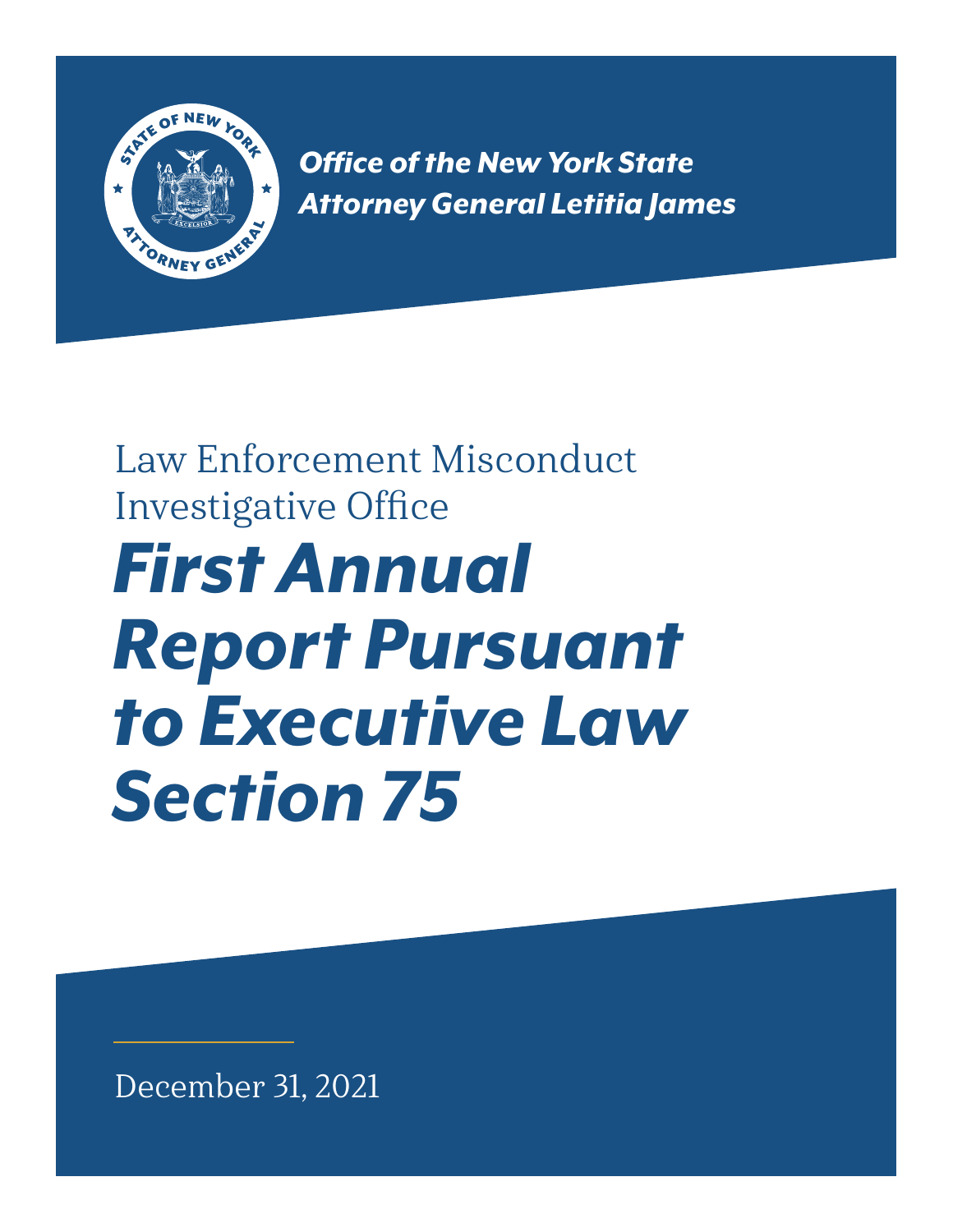# *Introduction*

This is the first annual report of the New York Attorney General's Law Enforcement Misconduct Investigative Office ("LEMIO"), which is a newly established office charged with preventing and remedying misconduct in local law enforcement agencies in New York State.

LEMIO was created pursuant to legislation enacted in June 2020, following state- and nation-wide protests in the aftermath of the killing of George Floyd and other widely publicized abuses of police authority. The legislation went into effect on April 1, 2021.

The statutorily-mandated goals of LEMIO are "enhancing the effectiveness of law enforcement, increasing public safety, protecting civil liberties and civil rights, ensuring compliance with constitutional protections and local, state and federal laws, and increasing the public's confidence in law enforcement."

To achieve these goals, the legislature conferred upon LEMIO broad authority to investigate wrongdoing at more than 500 covered agencies across the state, examine their policies and procedures, publicly report the office's findings, and recommend reforms. These recommendations can include legislation, policy changes, disciplinary action, and other remedial steps.

Importantly, LEMIO is not a substitute for local police accountability processes. Instead, the office seeks to take action where existing procedures are insufficient and to bolster local oversight, increase transparency, and improve policies and operational practices. Among our areas of focus for the coming year will be policing practices that have a disparate impact on people of color and other protected classes (including the use of force and stops and searches), retaliation in connection with First Amendment-protected activity, and inadequate accountability mechanisms.

On an annual basis, LEMIO is required to submit a report "summarizing the activities of the office and recommending specific changes to state law to further [its] mission."2 To those ends, this report provides an overview of Executive Law § 75, including several new duties that the statute imposes on local law enforcement agencies under LEMIO's jurisdiction. It also describes LEMIO's activities to date, which have focused on establishing processes for reporting allegations of misconduct to LEMIO from the public and from covered agencies, conducting outreach to covered agencies and other stakeholders, building organizational capacity, and initiating investigations into potential patterns or practices of misconduct. Finally, this report sets forth important legislative recommendations that would further the goals of effective and accountable law enforcement, including increasing data collection and reporting, facilitating local civilian oversight, and establishing non-police alternatives for engaging with people in mental health crisis.

 $1 N.Y.$  Exec. Law  $\S 75(2)(d)$ .

<sup>2</sup> N.Y. Exec. Law § 75(3)(h).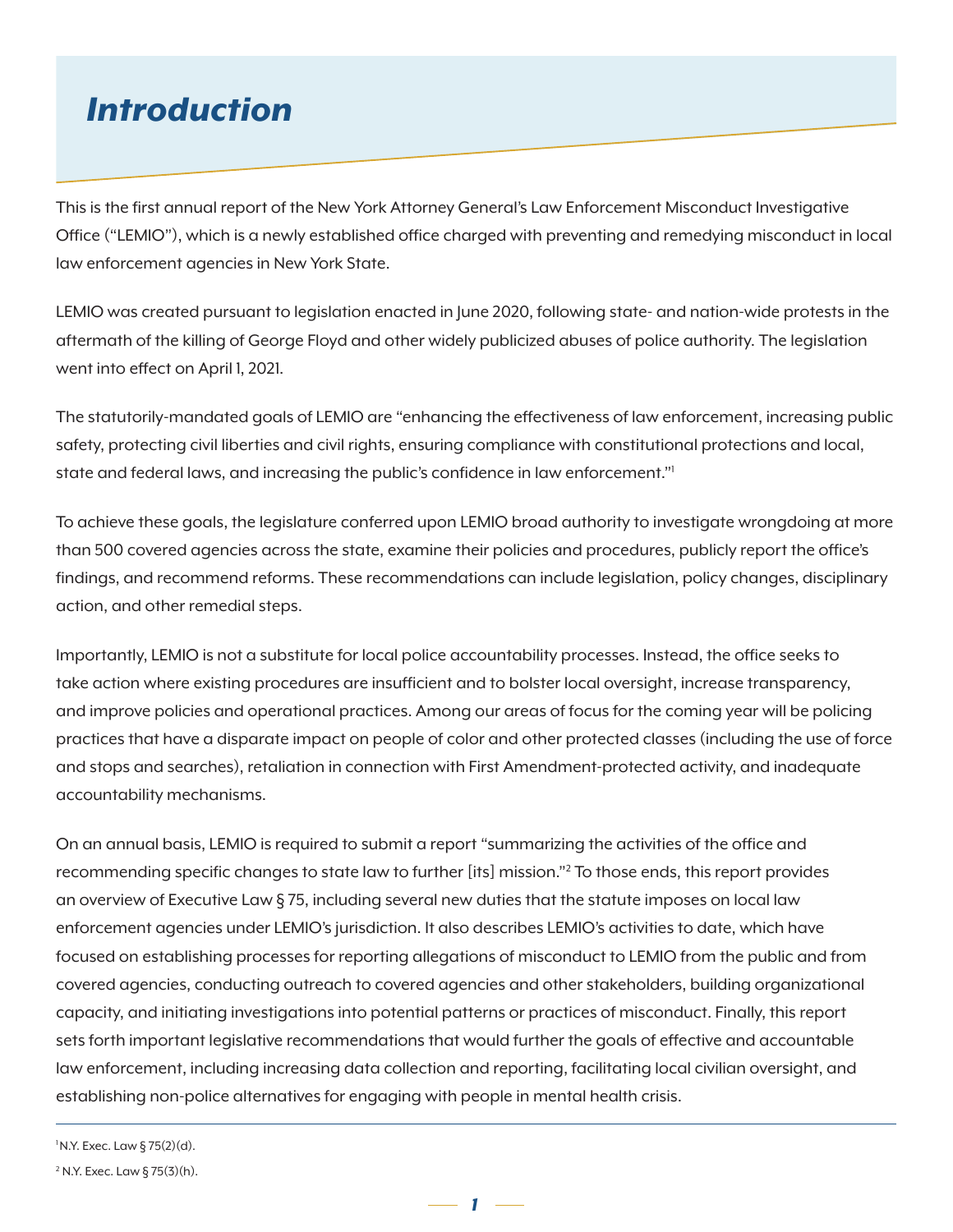With its wide scope and broad mandate, Executive Law § 75 provides a powerful and necessary vehicle for improving policies and practices and enhancing trust in law enforcement, which are foundational elements of assuring the safety of New Yorkers. Given its coverage of more than 500 local law enforcement agencies and its ambitious statutory goals, realizing the full promise of Executive Law § 75 will require sufficient staffing and resources.

### *Summary of Activities*

#### *Overview of LEMIO and Executive Law Section 75*

LEMIO has jurisdiction over more than 500 local enforcement agencies (known as "covered agencies") across New York State, ranging from the 55,000-person New York City Police Department ("NYPD")—the nation's largest police force—to county sheriffs to smaller police departments in towns and villages. Every agency that employs police officers as defined in N.Y. Crim. Proc. Law § 1.20 is a covered agency for purposes of Executive Law § 75, with the exception of agencies under the jurisdiction of the Metropolitan Transportation Authority Inspector General, the Port Authority Inspector General, and the State Inspector General.<sup>3</sup>

Executive Law § 75 empowers LEMIO to "receive and investigate complaints from any source, or upon [its] own initiative, concerning allegations of corruption, fraud, use of excessive force, criminal activity, conflicts of interest or abuse in any covered agency," to review policies and procedures of covered agencies with regard to the prevention and detection of misconduct, and to "investigate patterns, practices, systemic issues, or trends identified by analyzing actions, claims, complaints, and investigations."4 In addition to empowering LEMIO to investigate public complaints, the law imposes a duty on personnel of covered agencies to report information concerning certain types of misconduct to LEMIO and requires covered agencies to refer to LEMIO instances in which personnel are subject to five or more complaints over two years.<sup>5</sup> The statute also authorizes LEMIO to determine whether disciplinary action, civil or criminal prosecution, or further investigation by an appropriate federal, state, or local agency is warranted, to prepare and release written reports of investigations, and to recommend remedial action.<sup>6</sup> In conjunction with other units within the Office of the Attorney General ("OAG"), LEMIO may seek structural reforms through civil litigation based on claims involving the violation of federal and state law.<sup>7</sup>

 $3$  N.Y. Exec. Law § 75(1).

<sup>4</sup> N.Y. Exec. Law § 75(3)(a),(e) & (g).

<sup>5</sup> N.Y. Exec. Law § 75(3)(a),(e) & (g).

 $6$  N.Y. Exec. Law § 75(3)(c),(d) & (f).

<sup>&</sup>lt;sup>7</sup> See In re: New York City Policing During Summer 2020 Demonstrations, No. 20-cv-8924, 2021 WL 2894764, at \*6-7 (S.D.N.Y. Jul. 9, 2021); New York v. Town of *Wallkill,* No. 01-cv-0364, 2001 U.S. Dist. LEXIS 13364, at \*9 (S.D.N.Y. Mar. 16, 2001).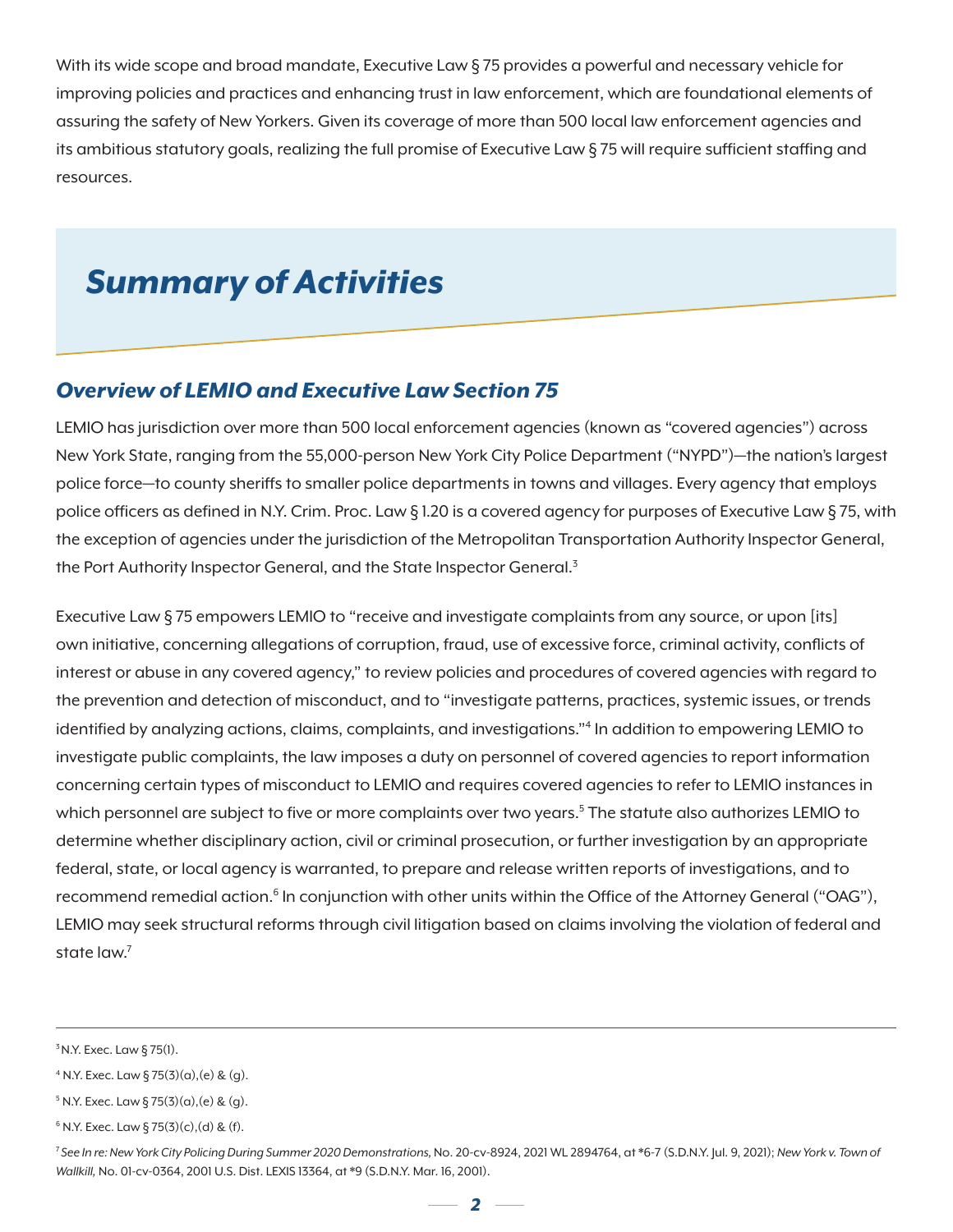LEMIO is required to inform the Division of Criminal Justice Services and the heads of covered agencies of complaints and the progress of its investigations unless special circumstances require confidentiality.<sup>8</sup>

Executive Law § 75 also imposes two new reporting duties on covered agencies and their personnel.

First, subsection  $(5)(a)$  requires officers and employees of covered agencies to report to LEMIO "any information concerning corruption, fraud, use of excessive force, criminal activity, conflicts of interest or abuse by another officer or employee relating to his or her office or employment."

Second, subsection (5)(b) requires covered agencies to refer to LEMIO instances in which an officer or employee has been the subject of "at least five complaints from five or more individuals relating to at least five separate incidents … within two years." To facilitate reporting, LEMIO has issued guidance to covered agencies regarding subsection (5)(b) referrals and created an online portal for members of the public and personnel of covered agencies to report misconduct, which can be accessed through the OAG website at https://ag.ny.gov/bureau/LEMIO.

### *Building up the Office and Establishing Mechanisms for Reporting Misconduct*

Executive Law § 75 went into effect in April 2021. Accordingly, one of the LEMIO's primary focuses has been establishing organizational capacity, developing investigative and other protocols, reaching out to stakeholders such as community groups and law enforcement experts, and engaging with covered agencies and law enforcement associations.

To establish contact with covered agencies, OAG personnel sent letters to the heads of covered agencies and gave presentations on LEMIO and Executive Law § 75 to the Leadership Conference of the New York State Association of Chiefs of Police, the board of the New York State Association of Chiefs of Police, the New York State Sheriffs' Association Supervisors' Conference, and convenings held by regional Chiefs' associations. To ensure that members of the public and employees of covered agencies can file complaints, the OAG has created an online portal for members of the public and personnel of covered agencies to report misconduct, which can be accessed through the OAG website at https://ag.ny.gov/bureau/LEMIO, and has issued guidance to covered agencies regarding Section 75(5)(b) referrals. Establishing working relationships with covered agencies, community-based organizations, and other stakeholders will continue to be a top priority in the year ahead.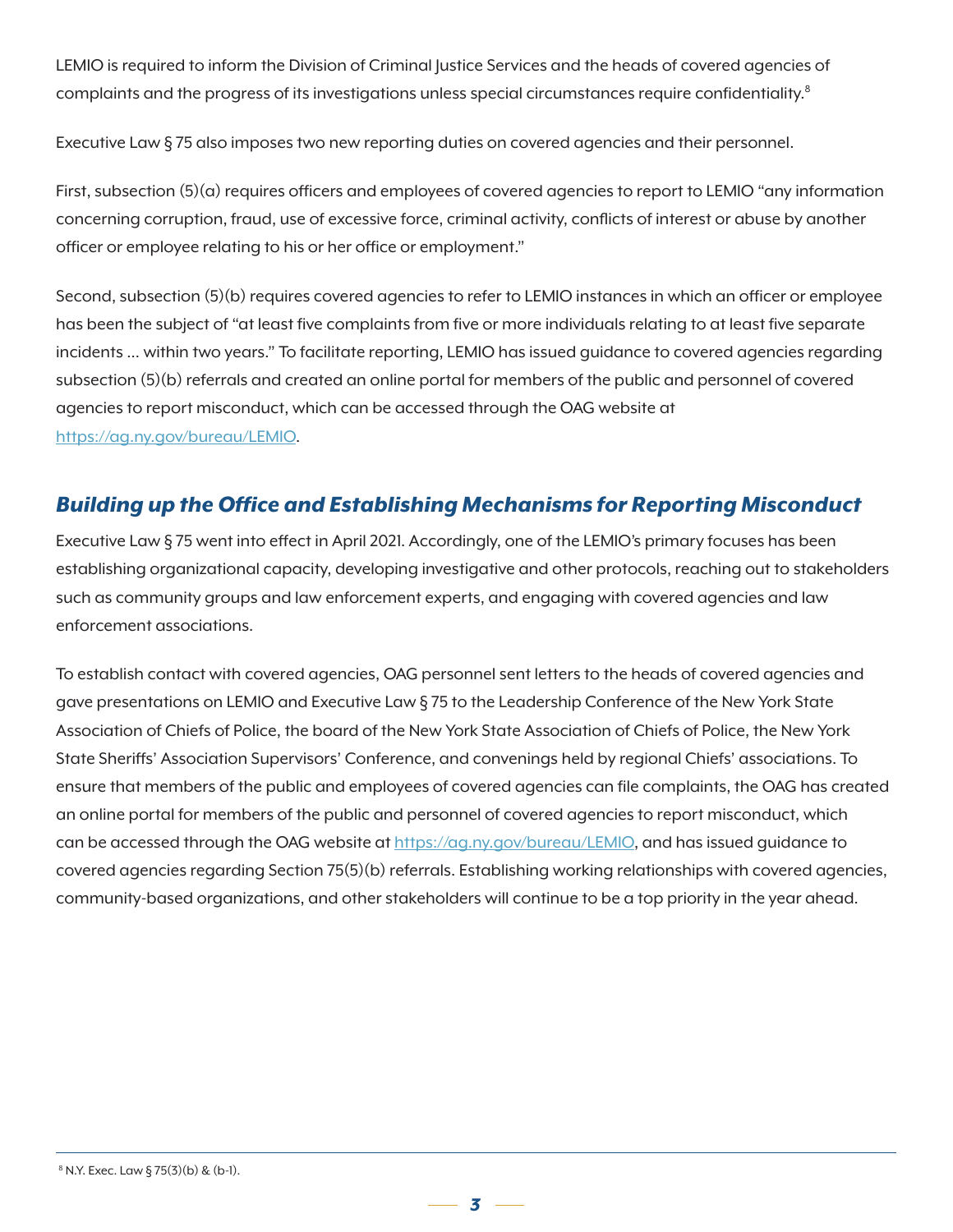### *Investigations*

Working with the OAG's Civil Rights Bureau, LEMIO initiated several investigations into potential misconduct involving covered agencies in 2021. These investigations have focused on potential discriminatory policing, including racially-motivated stops, seizures, and enforcement of low-level violations, and the use of excessive force, including against vulnerable groups such as young people and people in mental health crisis. In addition, retaliation by police against people engaging in First Amendment-protected activity, particularly in connection with racial justice protests, remains an issue of statewide concern to the OAG and is the subject of ongoing investigations.

The OAG has also sued the New York City Police Department ("NYPD") in federal court seeking to end the department's pattern of using excessive force and false arrests against New Yorkers during First Amendmentprotected protests, including the summer 2020 racial justice protests following the murder of George Floyd in Minneapolis and other high-profile police killings.

From May 2020 through January 2021, OAG attorneys, investigators and other staff reviewed over 1,300 complaints, interviewed witnesses, coordinated a public hearing, and collected evidence from witnesses, the NYPD, and other government agencies. Based on this investigation, the lawsuit alleges that the NYPD used excessive force against protesters in over 150 incidents between May and December of 2020, falsely arrested legal observers and curfew-exempt essential workers, and otherwise violated New Yorkers' First Amendment rights. The lawsuit also specifically charges the NYPD and its leadership with failing to address its longstanding pattern of abuse by not properly training, supervising, and disciplining officers to prevent misconduct, despite knowledge and public admission that they violated the rights of New Yorkers. This litigation is ongoing.<sup>9</sup>

<sup>9</sup> *See In re: New York City Policing During Summer 2020 Demonstrations,* No. 20-cv-8924, 2021 WL 2894764, at \*6-7 (S.D.N.Y. Jul. 9, 2021).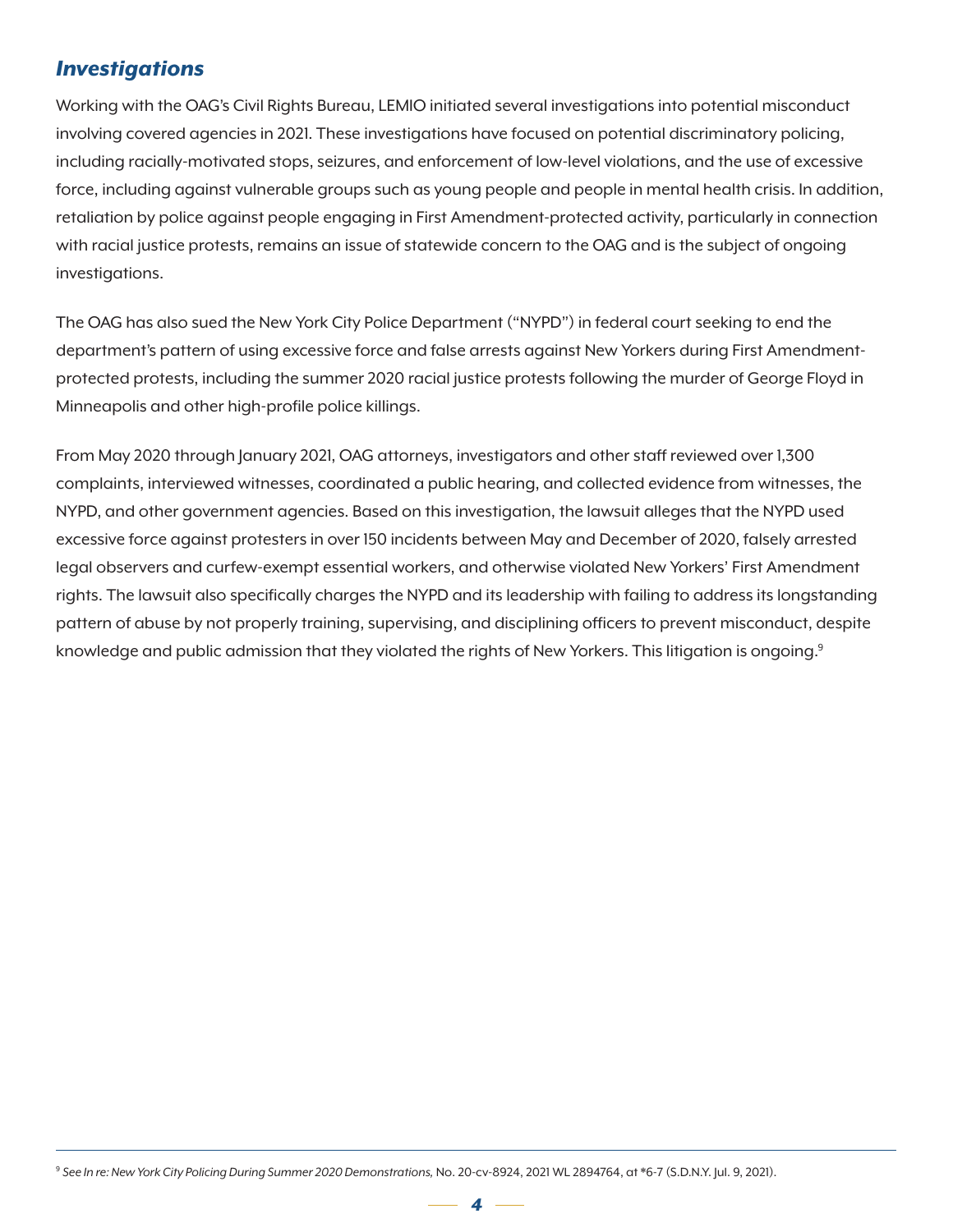# *Legislative Recommendations*

Executive Law § 75(3)(h) requires LEMIO to "recommend[] specific changes to state law to further [its] mission." The following legislative recommendations would promote civil rights and civil liberties, enhance public confidence in law enforcement, and improve public safety.

#### *Establish Statewide Data Reporting Procedures to Enhance Transparency*

Transparency is a fundamental principle of democracy and the rule of law. When it comes to highly consequential and contentious issues involving public safety and law enforcement, transparency is especially important so that community members and the state and local governments that represent them are fully and accurately informed.

Yet unfortunately, objective data on the activities and performance of the hundreds of law enforcement agencies in New York State are sparse. To the limited extent that law enforcement agencies do collect and track data, the data are inconsistent across agencies and often difficult for the public and policymakers to access. Improved data collection would not only further democratic governance and public accountability, but also would assist agencies to manage and evaluate their own performance.

New York has recently taken initial steps toward improving law enforcement data collection by passing laws that require police departments to track use of force and the Office of Court Administration to track countylevel data regarding misdemeanor and violation charges.<sup>10</sup> While these laws have begun to expand the public understanding of police activity, they do not cover many important indicators.

Building on current reporting requirements, legislation that requires (and facilitates) the collection and publication of data on additional key metrics of law enforcement activity would improve public confidence in policing and help detect and protect against racial and other forms of bias. Such legislation would also provide a more solid basis for decision-making by state and local policymakers, including law enforcement officials, thus enhancing the effectiveness of law enforcement.

<sup>&</sup>lt;sup>10</sup> See Police Statistics and Transparency (STAT) Act of 2020, S1830-C/A.10609 (requiring New York State to collect and report demographic data on everyone arrested or charged with a violation or misdemeanor, or who dies in police custody or as a result of an attempt to establish custody); N.Y. § Exec. Law 837-t (requiring law enforcement agency heads to report uses of firearms, chokeholds or similar restraints, chemical agents, impact weapons, electronic control weapons, or other conduct resulting in death or serious bodily injury to the Division of Criminal Justice Services, and requiring the Division to publish an annual comprehensive report on the information received under the statute).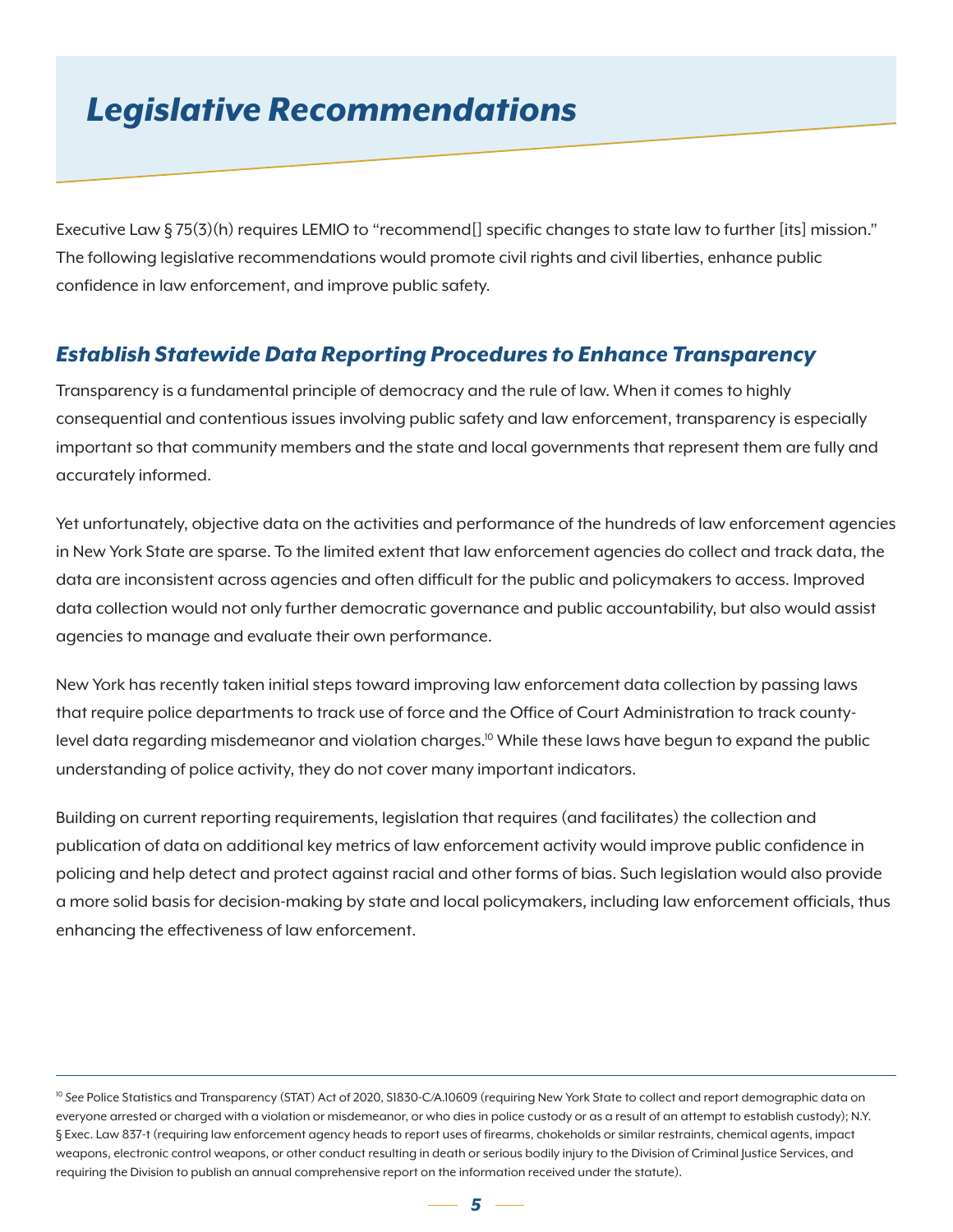At a basic level, law enforcement agencies should track and publicize a standardized set of data, including data on criminal complaints; traffic and pedestrian stops, searches, citations, and arrests; uses of force; and the disposition of lawsuits alleging misconduct (including settlement amounts and sources of payment). These data sets should include de-identified incident level and aggregate data, including demographic information. The data should be made public in an accessible format with the assistance of a centralized state-level clearinghouse.

Agencies should also be required to make their policies publicly available online, except for policies that, if disclosed, would substantially undermine law enforcement investigations or endanger officers or members of the public, and publish their collective bargaining agreements.

Importantly, given the logistical challenges involved, data collection should be facilitated by the state to ensure that agencies have the capacity to accomplish the mandate.

Statewide data collection and reporting systems have been implemented in states such as New Jersey<sup>11</sup> and California<sup>12</sup> and were recommended for police departments in the 2015 Final Report of the President's Task Force on 21st Century Policing.<sup>13</sup> Model legislation and best practices from experts at the Policing Project and the Center for Policing Equity, among others, can also serve as guides for New York-specific data legislation.<sup>14</sup>

<sup>11</sup> New Jersey law requires that the Office of the Attorney General publish aggregate data regarding N.J. State Police motor vehicle stops, including the reason for the stop, the actions the trooper took during and after the stop, the driver's race, and whether any evidence was seized. This information is available on a database that is updated every 6 months and includes a public feedback mechanism. See N.J.S.A. 52:17B-222 et.seq., "The Law Enforcement Professional Standards Act of 2009"; *see also* New Jersey Office of the Attorney General, *State Police Traffic Stop Dashboard*, https://www.njoag.gov/trafficstops. The N.J. A.G. also promulgated a new Use of Force policy requiring covered law enforcement agencies to report involved officers' names, the age, race, and gender of the victim of each use of force, whether injuries were sustained, the underlying circumstances of the incident, and the kind of force used, within 24 hours of the incident. *See* Office of the Attorney General, *Use of Force Policy*, Dec. 2020, https://www.nj.gov/oag/force/docs/UOF-2020-1221-Use-of-Force-Policy.pdf.

<sup>12</sup> See Cal. Gov't Code § 12525 (use of force data), § 12525.2 (deaths in custody and arrest-related deaths), § 12525.5 (stops), Cal. Pen. Code § 13010-13012 and § 13020-13021 (arrests), and Cal. Pen. Code § 13012(a)(5) (civilian complaints against peace officers). All of these data and more, including crimes and clearances and officer staffing, are publicly downloadable and viewable on regularly-updated dashboards at California Department of Justice, "Open Justice Data Portal," https://openjustice.doj.ca.gov/data. *See also* Cal. Sen. B. 16 (2020-2021), Chapter 402 (Cal. Stat. 2021), making sustained findings of excessive or unreasonable force and of failures to intervene in such force subject to disclosure.

<sup>13</sup> President's Task Force on 21st Century Policing, Final Report of the President's Task Force on 21st Century Policing, (2015),

https://cops.usdoj.gov/pdf/taskforce/taskforce\_finalreport.pdf. *See also* N.C. S.L. 2021-138 (establishing a "critical incident" database of uses of force resulting in death or serious bodily injury, a non-public database of officers notified in writing by a judge that they may not be called to testify at trial based on bias, interest, or lack of credibility, and a statewide database of officer disciplinary information and decertification, and requiring participation in the nationwide IADLEST decertification database); Del. H.J. Res. 4, 151st Gen. Assem. (2021) (requiring publication of an annual report on complaints made against officers and the dispositions of those complaints and publication of a list of decertified officers); WA 2021 c 326 (establishing a statewide use of force database).

<sup>14</sup> *See, e.g., Data & Transparency Framework for Policing Agencies,* The Policing Project, https://www.policingproject.org/transparency-framework; Mary Pryor, Phillip Atiba Goff et al., *Collecting, Analyzing, and Responding to Stop Data: A Guidebook for Law Enforcement Agencies, Government, and Communities,* Center for Policing Equity (2020), https://www.policingproject.org/stopdata.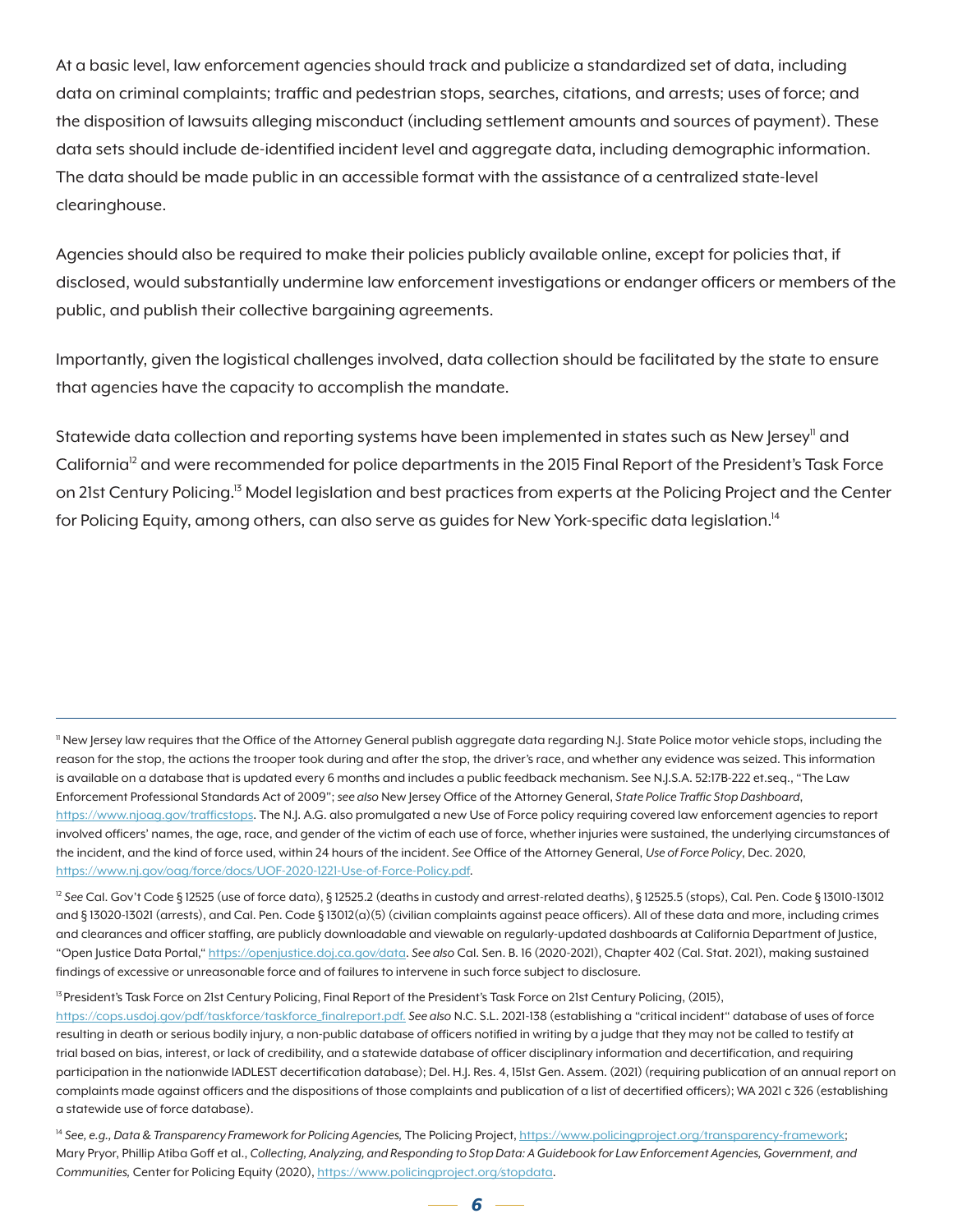#### *Facilitate Civilian Oversight of Law Enforcement*

Over the past several decades, many jurisdictions have established external civilian-led entities designed to provide independent oversight of law enforcement agencies.15 The development of these civilian oversight entities generally has resulted from concerns over weak or biased internal accountability processes and resulting breaches of public trust.

Recently, prompted by increased scrutiny in the wake of high-profile incidents of police misconduct, civilian oversight entities have expanded in number and in the extent of their authority, both in New York State and across the country.<sup>16</sup> For example, voters in Rochester and Albany recently approved referenda creating or expanding civilian oversight of police.<sup>17</sup> In New York City, the Civilian Complaint Review Board has been granted additional powers through referenda and the actions of the City Council.<sup>18</sup> The Council also established an independent inspector general for the NYPD.<sup>19</sup> Other municipalities across the state have also developed or bolstered their own civilian oversight entities, including through the individualized reviews of local law enforcement agencies required by the Executive Order 203 Police Reform and Reinvention Collaborative Plan.<sup>20</sup>

Despite the trend towards local oversight, several longstanding provisions of state law have had the unintended consequence of restricting the development of civilian oversight entities. For example, in certain circumstances, state civil service laws have been held by certain courts to preclude municipal referenda and legislation that establish or empower civilian oversight entities, blocking the democratic preferences of local voters.<sup>21</sup> Another law has been interpreted by courts to prevent non-police personnel from presiding over police disciplinary hearings, unlike disciplinary hearings for other municipal employees.<sup>22</sup>

<sup>15</sup> See generally, Michael Vitoroulis, Cameron McEllhiney, & Liana Perez, The Evolution and Growth of Civilian Oversight: Key Principles and Practices for *Effectiveness and Sustainability*, Office of Community Oriented Policing Services (2021), https://cops.usdoj.gov/RIC/Publications/cops-w0951-pub.pdf; Michael Vitoroulis, Cameron McEllhiney, & Liana Perez, *Civilian Oversight of Law Enforcement: Report on the State of the Field and Effective Oversight Practices,* Office of Community Oriented Policing Services (2021), https://cops.usdoj.gov/RIC/Publications/cops-w0952-pub.pdf.

<sup>16</sup> *See, e.g.,* Cheryl Corley, Across The Country, *Voters Approve More Civilian Oversight for Police*, NPR, Nov. 7 2020, https://www.npr.org/2020/11/07/931806105/across-the-country-voters-approve-more-civilian-oversight-for-police; Sharon R. Fairley, *Survey Says?: U.S. Cities Double Down On Civilian Oversight of Police Despite Challenges and Controversy*, Cardozo L. Rev. De Novo (2020).

17 Brian Sharp, *Rochester voters approve Police Accountability Board, setting stage for court battle*, Dem. and Chron., Nov. 5, 2019, [https://www.democratandchronicle.com/story/news/2019/11/05/police-accountability-board-rochester-ny-election-results-passes-referendum](https://www.democratandchronicle.com/story/news/2019/11/05/police-accountability-board-rochester-ny-election-results-passes-referendum-vote/4171703002/)[vote/4171703002; G](https://www.democratandchronicle.com/story/news/2019/11/05/police-accountability-board-rochester-ny-election-results-passes-referendum-vote/4171703002/)iuliana Bruno, *Albany Community Police Review Board may soon launch first probe with new powers from 'Prop 7,'* News 10, Nov. 23, 2021, https://www.news10.com/top-stories/albany-community-police-review-board-may-soon-launch-first-probe-with-new-powers-from-prop-7.

<sup>18</sup> *See, e.g.,* Stephen M. Lepore, *CCRB adopt rules to allow investigations into NYPD sexual misconduct*, Pix11, Feb. 10, 2021, https://pix11.com/news/local-news/ccrb-adopt-rules-to-allow-investigations-into-nypd-sexual-misconduct; Yoav Gonen, *De Blasio and Council Move to Widen Net for NYPD Misconduct Probes*, The City, Nov. 17, 2021,

https://www.thecity.nyc/2021/11/17/22788662/de-blasio-council-widen-net-for-nypd-misconduct-probes.

<sup>19</sup> City of New York, Local Law No. 70 (2013).

<sup>21</sup> See, e.g., Rochester Police Locust Club, Inc. v. City of Rochester, 196 A.D.3d 74 (N.Y. App. Div. 2021).

<sup>22</sup> *See, e.g., Lynch v. Giuliani,* 301 A.D.2d 351, 359 (N.Y. App. Div. 2003) (holding that Unconsolidated Law § 891 required disciplinary hearings to be conducted by employees of the NYPD Commissioner, rather than the Office of Administrative Hearings and Trials).

<sup>&</sup>lt;sup>20</sup> City of Ithaca, A Resolution Adopting and Authorizing Mayor to Submit the Reimagining Public Safety Plan Pursuant to New York State Executive Order 203, Mar. 30, 2021, https://www2.tompkinscountyny.gov/files2/2021-04/Master%20Final%20Document%20City%20of%20Ithaca.pdf.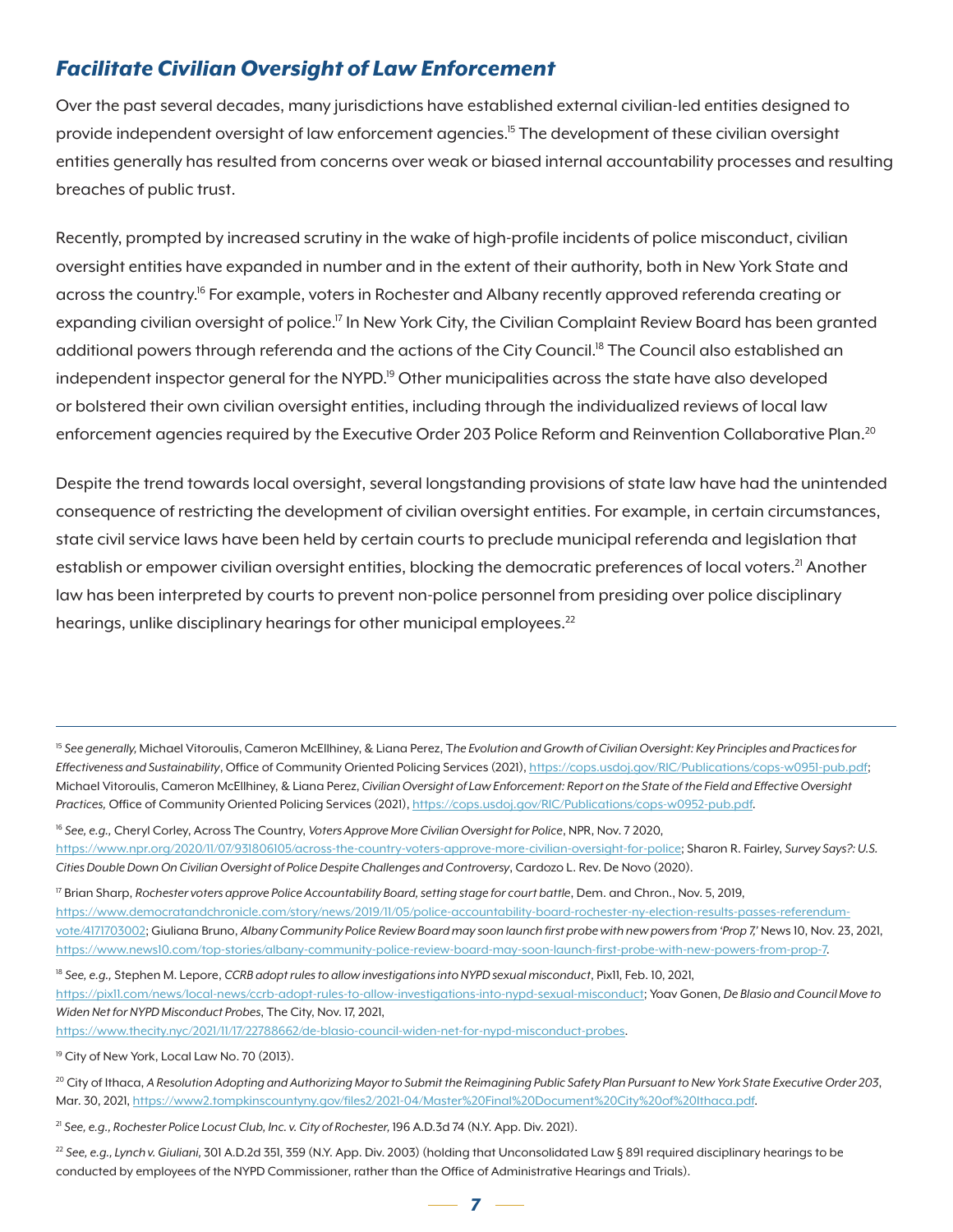In the coming session, the legislature should seek to address these issues and, more generally, to facilitate civilian oversight by removing restrictions that prevent localities from determining the best way to establish police oversight and accountability mechanisms that serve the particular needs of their communities.<sup>23</sup>

### *Authorize Civilian Oversight Agencies and the OAG to Access Sealed Records in Connection with Misconduct Investigations*

To fully investigate and address allegations of police misconduct, oversight entities such as civilian review boards and the OAG may require access to sealed arrest records that contain important information about the incidents in question (for example, records relating to prior arrests made by the officer whose actions are under review, or records of arrests made during the incident that is under investigation). Access to these sealed records is particularly important for investigations of systemic misconduct, including patterns of biased or discriminatory policing. Legislation that would facilitate access to these types of sealed records would help protect civil rights, bolster state and local law enforcement accountability, and ensure that allegations of misconduct are fully and completely investigated.

### *Develop Alternative Public Health Approaches for People in Mental Health Crisis to Minimize the Risks of Police Involvement*

Too often, law enforcement officers have become our society's first line of response to people in mental health crisis. Yet they generally lack the access to resources, training, and public health orientation to provide the effective care and connection to supportive services that are truly needed. Our default reliance on law enforcement to address mental health calls is problematic for everyone involved, including officers themselves.

The consequences of police encounters for people in crisis are frequently disruptive and may be traumatic and even deadly. At a minimum, when a person suffering from a mental health crisis is arrested or incarcerated, their health problems are likely to be worsened.

The scope of the problem is illustrated by the frequency of tragic, and often high-profile, incidents in which people suffering from mental health crisis have been killed in encounters with police in New York and across the country. The risks are confirmed by data. Studies suggest that people with untreated mental illness are sixteen times more likely to die during an interaction with police than other civilians.<sup>24</sup> Several of the OAG's ongoing investigations involve harms to people experiencing mental health crisis.

<sup>23</sup> Resources on police accountability and oversight include *What Does Police Oversight Look Like?*, Policing Project (2020),

https://www.policingproject.org/oversight; Udi Ofer, Getting It Right: Building Effective Civilian Review Boards to Oversee Police, 46 Seton Hall L. Rev. 1033 (2016), https://scholarship.shu.edu/shlr/vol46/iss4/2.

<sup>&</sup>lt;sup>24</sup> Treatment Advocacy Center, *Overlooked in the Undercounted: The Role of Mental Illness in Fatal Law Enforcement Encounters (2015)*, https://www.treatmentadvocacycenter.org/overlooked-in-the-undercounted.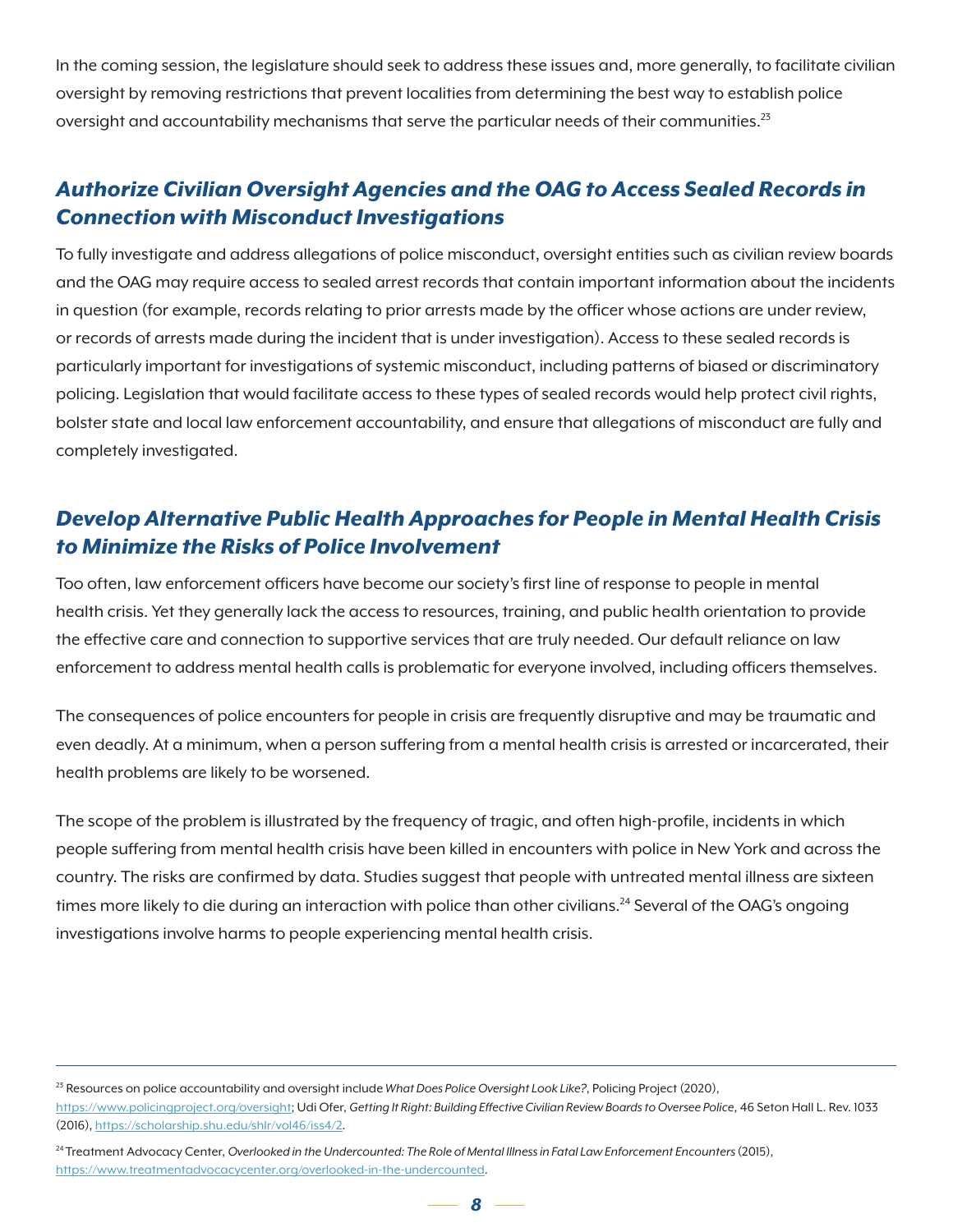A better option would be to develop alternative, non-law enforcement responses to people in crisis that emphasize care and de-escalation and include referral to supportive options. In recent years, jurisdictions across the country have pioneered new models for addressing mental health calls. These approaches offer promise both in terms of reducing the risk of a violent or traumatic encounter and in terms of increasing the likelihood that people in crisis can be connected with long-term support and care. Perhaps best known is the Crisis Assistance Helping Out On The Streets, or CAHOOTS, program in Eugene, Oregon, which sends teams of mental health clinicians to respond to calls involving people in crisis.<sup>25</sup>

The success of these alternative options, combined with the tragic deaths of persons in mental health crisis, have given rise to an increased focus on establishing non-police responses to behavioral health in New York. Many of the community-driven plans developed pursuant to the Executive Order 203 process have called for the creation of such alternative approaches. For example, New York City piloted a new "health-only" response to 911 mental health calls, the "Behavioral Health Emergency Assistance Response Division" (B-HEARD) in select communities in the summer of 2021, with plans to expand citywide.26 In Rochester, a new "Person In Crisis" team of "emergency response social workers" was tasked with responding to mental health and substance abuse crises.<sup>27</sup> And, perhaps most ambitiously, Ithaca unanimously passed a resolution to develop a corps of unarmed first-responders to be charged with addressing mental health crises, along with a wider variety of calls to be determined by policymakers and members of the public.<sup>28</sup>

To facilitate these new models, the OAG strongly recommends legislation that would help establish mental health units that are specifically trained and equipped to de-escalate mental health crises, including those involving substance abuse. Such legislation could also require training for emergency dispatchers and potentially create regional mental health councils to provide structure and oversight to local responses. Building up non-law enforcement responses to people struggling with mental illness would improve lives, better allocate resources towards helping people in need of mental health assistance rather than funneling them into the criminal legal system, and decrease the risk of harm from police encounters.<sup>29</sup>

28 City of Ithaca, *Implement Unarmed First Responders in New Department*, Reimagining Public Safety Ithaca & Tompkins County, NY, Dec. 6, 2021, https://us.qmarkets.cloud/live/tompkins/subdomain/city-implement-unarmed/end/campaign\_overview?qmzn=XpYRsn.

<sup>25</sup> *See, e.g.,* Jackson Beck, Melissa Reuland, & Leah Pope, *Behavioral Health Crisis Alternatives,* Vera Institute of Justice (Nov. 2020), https://www.vera.org/behavioral-health-crisis-alternatives (describing several examples of alternative first responder programs, including CAHOOTS); *see also* Council of State Governments Justice Center, *Taking the Call: Building Comprehensive Crisis Prevention and Response Systems* (2021), https://takingthecall.csgjusticecenter.org.

<sup>26</sup> *NYC Police Reform and Reinvention Collaborative Draft Plan*, New York City Mayor's Office, Mar. 5, 2021, at 25,

https://www1.nyc.gov/assets/home/downloads/pdf/reports/2021/Final-Policing-Report.pdf; NYC Department of Mental Health*, B-HEARD: First Three Months of Operations,* Oct. 2021, https://mentalhealth.cityofnewyork.us/wp-content/uploads/2021/10/FIRST-QUARTER-OF-OPERATIONS-FINAL.pdf.

 $^{27}$  City of Rochester Department of Recreation and Human Services, Person in Crisis Team Pilot Plan, Jan. 4, 2021, [https://www.cityofrochester.gov/uploadedFiles/Departments/Drys/21%20DRHS%20Person%20in%20Crisis%20ERA%20format%20Plan%20FINAL%20](https://www.cityofrochester.gov/uploadedFiles/Departments/Drys/21%20DRHS%20Person%20in%20Crisis%20ERA%20format%20Plan%20FINAL%20020321.pdf) [020321.pdf.](https://www.cityofrochester.gov/uploadedFiles/Departments/Drys/21%20DRHS%20Person%20in%20Crisis%20ERA%20format%20Plan%20FINAL%20020321.pdf) 

<sup>&</sup>lt;sup>29</sup> The OAG's Office of Special Investigation has identified "Daniel's Law" as one potential state legislative option for promoting better responses to mental health crisis.